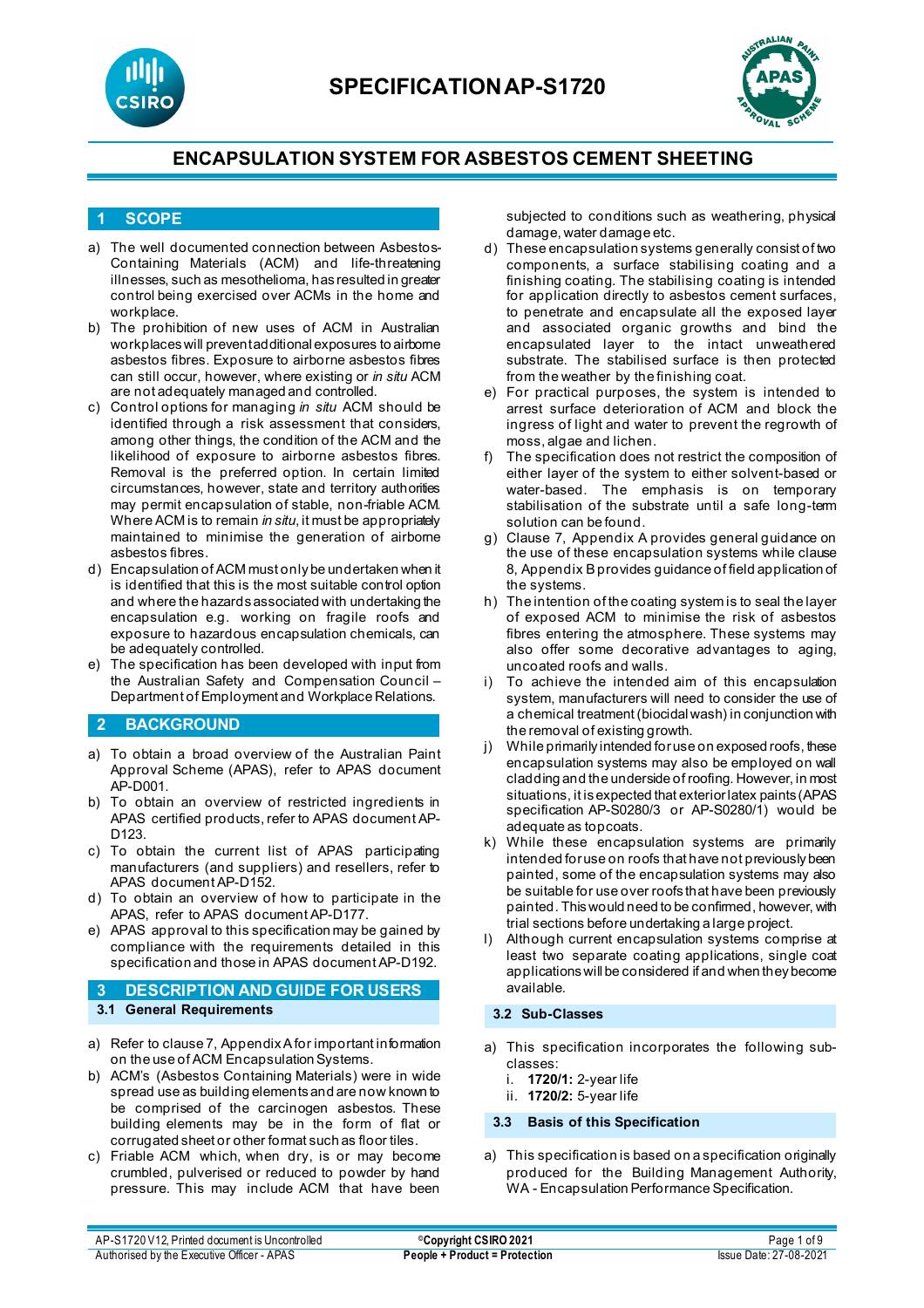



b) Paints approved under this specification do not comply with any other known standard or specification.

#### **4 REFERENCED DOCUMENTS**

- a) The following standards are referenced in this document:
	- i. **AS/NZS 1580** Paints and related materials: Methods of test
	- ii. **AS 4260**  High efficiency particulate air (HEPA) filters - Classification, construction and performance
	- iii. **AS/NZS 60335.2.69** Household and similar electrical appliances – Safety Particular requirements for wet and dry vacuum cleaners, including power brush, for commercial use
	- iv. **ASTM D4541-17** Standard Test Method for Pull-Off Strength of Coatings using Portable Adhesion **Testers**
	- v. **AS ISO/IEC 17025** General requirements for the competence of testing and calibration laboratories

These documents may be purchased through the Reference Standards Australia website: <https://www.standards.org.au/>

vi. **How to Manage and Control Asbestos in the Workplace** – Code of Practice (February 2016)

This document is available from the WorkSafe Australia website:

[https://www.safeworkaustralia.gov.au/system/files/docu](https://www.safeworkaustralia.gov.au/system/files/documents/1705/mcop-how-to-manage-and-control-asbestos-in-the-workplace-v2.pdf) [ments/1705/mcop-how-to-manage-and-control](https://www.safeworkaustralia.gov.au/system/files/documents/1705/mcop-how-to-manage-and-control-asbestos-in-the-workplace-v2.pdf)[asbestos-in-the-workplace-v2.pdf](https://www.safeworkaustralia.gov.au/system/files/documents/1705/mcop-how-to-manage-and-control-asbestos-in-the-workplace-v2.pdf)

vii. **Compliance Code – Managing Asbestos in Workplaces** – Edition 2, December 2019

This document is available from the WorkSafe Victoria website:

[https://content.api.worksafe.vic.gov.au/sites/default/files/20](https://content.api.worksafe.vic.gov.au/sites/default/files/2020-02/ISBN-Compliance-code-managing-asbestos-workplaces-2019-12.pdf) [20-02/ISBN-Compliance-code-managing-asbestos](https://content.api.worksafe.vic.gov.au/sites/default/files/2020-02/ISBN-Compliance-code-managing-asbestos-workplaces-2019-12.pdf)[workplaces-2019-12.pdf](https://content.api.worksafe.vic.gov.au/sites/default/files/2020-02/ISBN-Compliance-code-managing-asbestos-workplaces-2019-12.pdf)

viii.**The Poisons Standard June 2021**: Standard for the Uniform Scheduling of Medicines and Poisons (SUSMP) No. 33, Part 2: Control on Medicines and Poisons, Section Seven / Appendix I Paint or **Tinters** 

This document is available from the Australian Government Federal Register of Legislation website at: <https://www.legislation.gov.au/Details/F2021L00650>

- b) The following APAS documents are referenced in this document:
	- i. AP-D001 Rules Governing How APAS<sup>®</sup> **Operates**
	- ii. AP-D123 Restrictions on Ingredients in Product Formulations
	- iii. AP-D152 APAS<sup>®</sup> Participating Manufacturers and Resellers
- iv. AP-D177 Rules Governing How Product Manufacturers participate in APAS®
- v. AP-D181 Volatile Organic Compounds (VOC) Limits
- vi. AP-D192 Rules Governing APAS® Product Certification Scheme
- vii. AP-S0156 Epoxy Mastic High Build Two-Pack Coating for Rusted Steel
- viii.AP-S0280/1 Exterior Water Based Paints for Buildings – Gloss Finish
- ix. AP-S0280/3 Exterior Water Based Paints for Buildings – Low Gloss Finish

All APAS documents are available for download from the APAS website: <https://vs.csiro.au/apas/documents/>

All APAS specificationsare available for download from the APAS website: <https://vs.csiro.au/apas/specifications/>

**5 COMPOSITIONAL REQUIREMENTS 5.1 Binder**

a) Binder requirements are not restricted by this specification. The stabilising coating may be solvent based or water based. The topcoat is typically (but not necessarily) water based.

#### **5.2 Volatiles**

- a) The volatile portion of the stabilising coating shall typically be comprised of hydrocarbon solvents. The volatile portion of the top coating shall typically be comprised of water.
- b) For VOC content restrictions, refer to APAS document AP-D181.

#### **5.3 Pigmentation**

a) The pigmentation shall be chosen to provide the properties detailed in clause 12, Table 1 below.

#### **5.4 Colour**

a) Products approved under this specification are normally available in a wide range of colours.

#### **6 PRODUCT APPROVAL REQUIREMENTS 6.1 General Requirements**

- a) The product and its application for approval shall comply with the relevant requirements of APAS document AP-D192 during the life of the approval.
- b) The encapsulation system shall consist of a **Stabilising Coating** and a **Finish Coat**. They shall perform to the criteria set out in this specification.
- c) The **Stabilising Coating** shall:
	- i. Be applied directly over existing ACM surfaces without recourse to any process that would disturb or degrade the ACM surface (except that, if necessary, moss, algae or lichen should first be removed and the surface chemically treated - refer to clause 7, Appendix A), and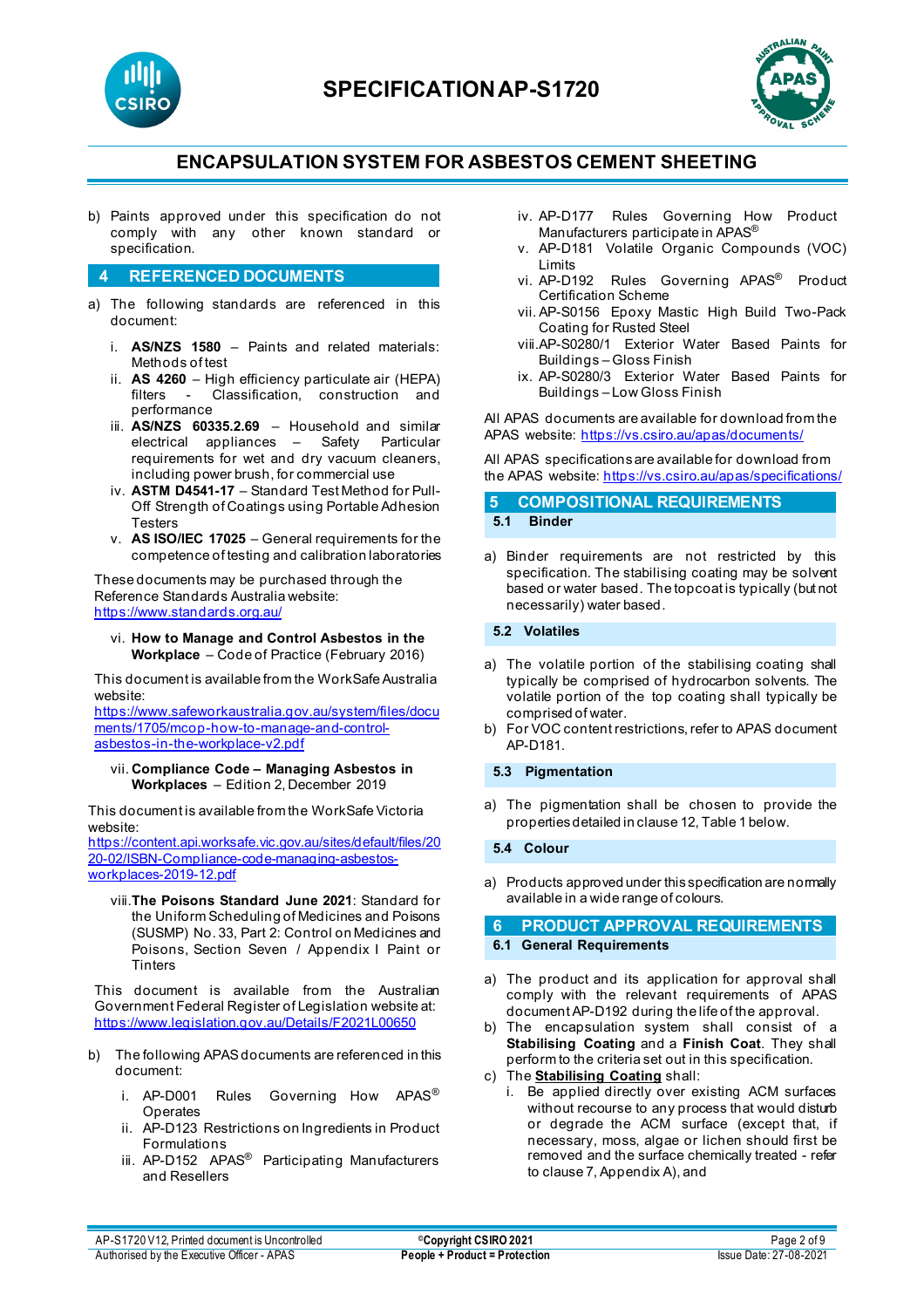



- ii. Fully penetrate and encapsulate all the softened, weathered layer and moss/lichen and bind the encapsulated layer to the intact unweathered substrate to form a single solid material, and
- iii. Prevent the regrowth of moss, algae or lichen which are likely to cause failure of the treatment, and
- iv. Render the top surface of the ACM non-friable
- v. Be recoatable with the same product or overcoatable with suitable finishing coatings, and
- vi. Require no maintenance in order to retain its original integrity (for a minimum of 2 or 5 years).
- d) The **Finish Coat** shall:
	- i. Be applied to, and adhere to, the stabilised surface such as to prevent any integrity failure, i.e. cracking, flaking or blistering, and
	- ii. Provide UV protection to the stabilised material, and
	- iii. Be capable of being readily patched or repaired without the need for complete repainting, and
	- iv. Maintain an effective finish which does not require repainting (for a minimum period of 2 or 5 years), and
	- v. Be recoatable without rubbing down or recourse to any other process that may disturb the stabilised surface, and
	- vi. Be trafficable to the extent that allows routine maintenance procedures to be undertaken without the need for special precautions to prevent damage to the surface, and
	- vii. Be such that the location of the roof fastenings remains clearly visible even when covered by the coating system.

#### **6.2 Technical Requirements**

- a) **Stabilising Coating:** Testing shall be performed in accordance with clause 12, Table 1. The test report shall show the result of each test in figures and whether ornot the result conforms to the specified requirements.
- b) **Finish Coat:** Testing shall be performed in accordance with clause 12, Table 1. The test report shall show the result of each test in figures and whether or not the result conforms to the specified requirements.
- c) **CLASS I** (Full Approval) of an encapsulation system will be granted upon satisfactory completion of all tests in clause 12, Table 1.
- d) **CLASS II** (Interim Approval) of an encapsulation system may be considered providing that:
	- i. All tests in clause 12, Table 1 (except Resistance to Natural Weathering) have been completed satisfactorily, and
	- ii. APAS holds previous durability data on the product used as the finishing coating in the encapsulation system (refer to clause 11, Appendix E), or
	- iii. A verifiable independent technical case history providing satisfactory durability results after 2 or 5 years as applicable is provided.

#### **6.3 Health and Safety Requirements**

a) The manufacturer's Safety Data Sheet (SDS) must be studied closely prior to using the product and complied with during use of the product.

- b) Where the paint may contain a hydrocarbon solvent, the paint is flammable and should be stored away from all sources of heat or ignition. Containers should be resealed immediately after use and good ventilation provided during use to minimise the risk of fire or explosion and the long-term toxic effects of absorption of the vapour into the lungs.
- c) All pumping equipment should be adequately earthed. A full-face air fed respirator should be used when spraying.
- d) The product shall comply with all requirements of clause 6.3 and 6.4 of APAS document AP-D192.

#### **7 APPENDIX A**

### **Guidance Notes on the Use of ACM Encapsulation**

#### **Systems**

- **7.1** A risk assessment should be undertaken to identify and control any hazards associated with the application of an encapsulation system for ACM.
- **7.2** It is important to be aware that these coating systems are not intended to provide a long-term solution for the management and control of ACM. At best, they will provide a short-term increase in the Workplace Health and Safety (WHS) aspects associated with existing ACM while a more permanent solution such as safe removal, disposal and replacement with safer alternatives is decided upon.
- **7.3** This specification also makes no claims about the effectiveness of these coatings in stopping asbestos fibres from entering the local environment. Approved systems will reduce the rate at which asbestos fibres will leave the exposed surface by better binding *of the coated layer onl*y. The effectiveness of the encapsulation as a control measure for managing exposure to airborne asbestos fibres should be subject to ongoing monitoring.
- **7.4** Well-aged ACM presents the coating manufacturer with many difficulties. The surface is often so degraded that it has lost its integrity. It may be powdery and severely contaminated with organic matter such as mosses, algae, lichens and fungi. Achieving a suitable surface for re-coating is almost impossible. Although the coating systems themselves may easily achieve 10-year durability on clean, new surfaces, the state of the surface of asbestos sheeting after cleaning usually makes such a service life unattainable. Even after thorough cleaning, organic regrowth may occur in the short-term necessitating recoating or further maintenance.
- **7.5** Surfaces with growths exceeding 0.5 mm in thickness are not suitable for encapsulating and even this thickness of growth may be excessive for most encapsulation systems.
- **7.6** Heavy growths of organic matter will need to be removed by appropriate means. The method(s) used will be influenced by the condition of the surface and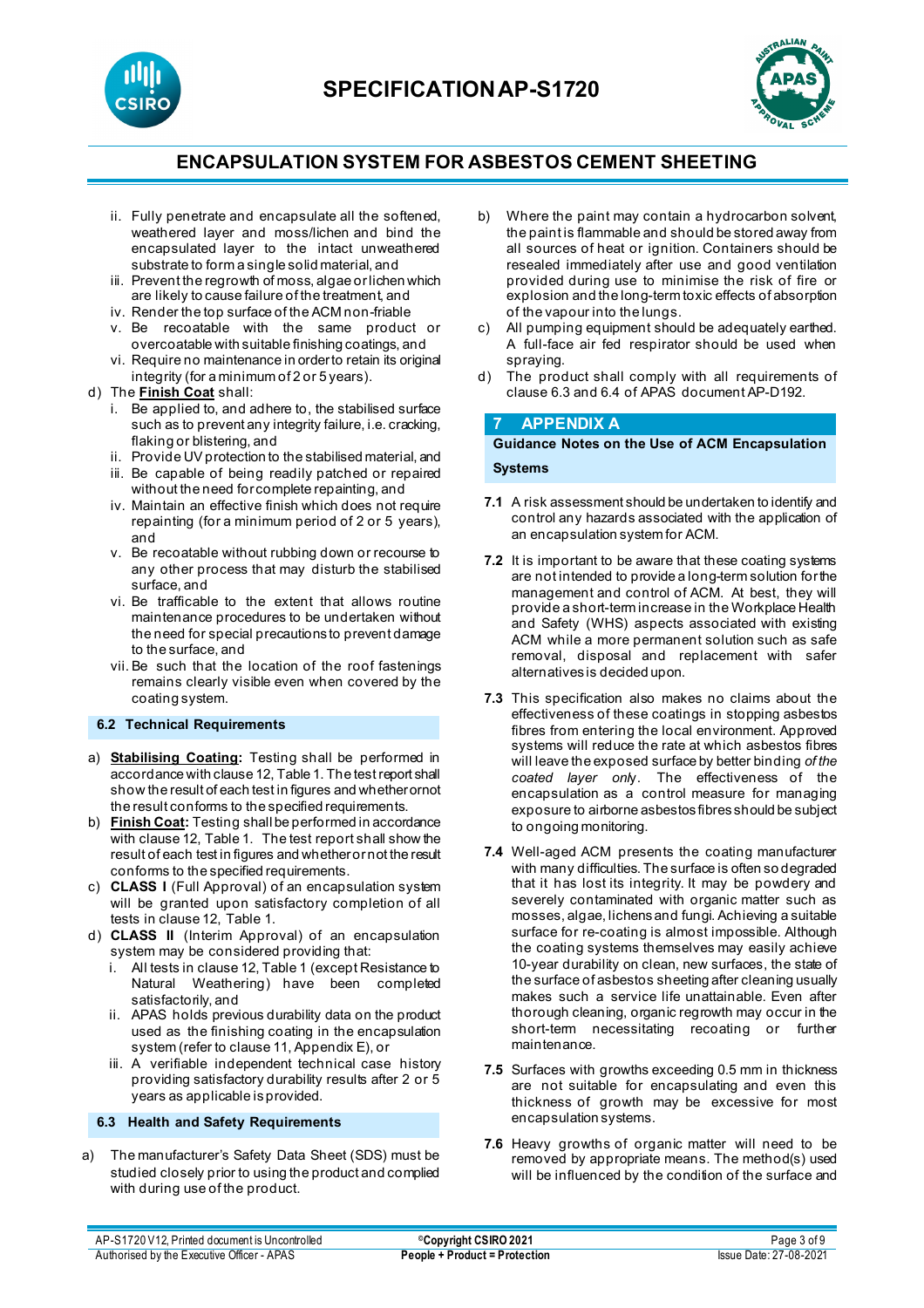



local health regulations but may include one or a combination of the following:

- i. Gentle scraping and simultaneous **low-pressure** water wash with run-off collected and disposed of in accordance with relevant health regulations Note: High pressure water blasting must never be used.
- ii. Apply chemical treatment and allow 7 days to destroy the growth. Low pressure water wash with run-off collected and disposed of in accordance with relevant health, environmental and WH&S regulations, or
- iii. Vacuuming with all matter collected disposed of in accordance with relevant health, environmental and WHSregulations.
- **7.7** Household vacuum cleaners must never be used where asbestos is or may be present, even if they have a HEPA filter. Asbestos vacuum cleaners should comply with the requirements of AS/NZS 60335.2.69 and AS 4260 (refer to clause 4 a) ii. and iii.).
- **7.8** Tools should be selected that minimise the generation of airborne asbestos fibres. At the end of the work, all tools should be decontaminated, placed in sealed containers (and used only for asbestos work) or disposed of as asbestos waste.
- **7.9** It is recommended that scrapers or other tools used in the above process should be nylon, plastic or other **soft** material in order to minimise damage to the substrate metal scrapers are not recommended.
- **7.10** Application of a suitable biocide, prior to application of the stabilising coating, is likely to be advantageous. The biocide must have algicidal and lichenicidal properties. A successful treatment must initially kill the existing growths and also must possess a long-term inhibitory action.
- **7.11** Encapsulation systems employing a biocide may not be suitable for the collection of drinking water. Reference should be made to the manufacturer for specific recommendations regarding the collection of drinking water.
- **7.12** If the stabilising coating is a solvent-borne product, it should not be applied to a damp substrate or if rain is imminent. At least 2 hours drying in direct sunlight may be required after an overnight dew. In some parts of Australia, it may be appropriate to restrict application to certain times of the year. A test should be performed to check whether a surface is dry, before application proceeds. Water-based stabilising coatings can usually be applied to a damp but not wet substrate. Reference should again be made to the manufacturer for specific recommendations regarding application conditions.
- **7.13** Comments made in this specification regarding application conditions are of a general nature and may be over-ridden by the more specific instructions to be found in manufacturer's product literature.
- **7.14** Since the degree of surface deterioration will vary from site to site, the application rate for the stabilising coating will also vary considerably. Roofing with a highly degraded surface may require two applications of stabilising coating while roofing with low degradation may only require one application.
- **7.15** Finishing coating shall be applied in accordance with the manufacturer's instructions. If a low build material, it shall be applied in a minimum of 2 coats to achieve a minimum dry film thickness of 60µm. If high build finishing coatings are used, they will provide a significantly higher film build (typically 200 - 300µm) which may be applied in one coat providing a uniform continuous film is achieved. Compliance of the applied dry film thickness with the manufacturer's specification should be confirmed by use of appropriate equipment.

#### **8 APPENDIX B**

# **Guide to the Field Application of Encapsulation**

**Systems for ACM**

- **8.1** A risk assessment should be undertaken to identify and control any hazards associated with the field application of an encapsulation system for ACM.
- **8.2 Surface Preparation:** Residues from trees and other contaminants shall be removed by methods having due regard for the relevant health, environmental and WH&S regulations.
- **8.3 Application:** Application method used to apply the stabilising coating should not disturb the surface of the ACM. The most appropriate methods of application are:
	- i. Low pressure airless spray (maximum 10 : 1) is the preferred method
	- ii. Roller may be used where spraying is not acceptable
- **8.4** High pressure spray must never be used, Conventional spray, brushing or brooming are not recommended due to their disturbance of the surface of the weathered sheets.
- **8.5** Stabilising coatings will typically be of low viscosity to aid penetration. They shall be applied in accordance with the manufacturer's written instructions. Depending on the porosity of the weathered ACM, a further application of the stabilising coating may be employed, if deemed necessary. The modified application procedure, together with full details of any thinning used, shall be detailed in the test report. The final dry film build achieved shall be reported.
- **8.6** The applicator should ensure that a build-up of stabilising coating by pooling does not occur in the valleys of sheet corrugations as the adhesion of subsequent coatings may be affected.
- **8.7** After a minimum 24 hours drying, the adhesion shall be determined (refer clause 12, Table 1). If pull-off adhesion is tested by a contractor, the test should be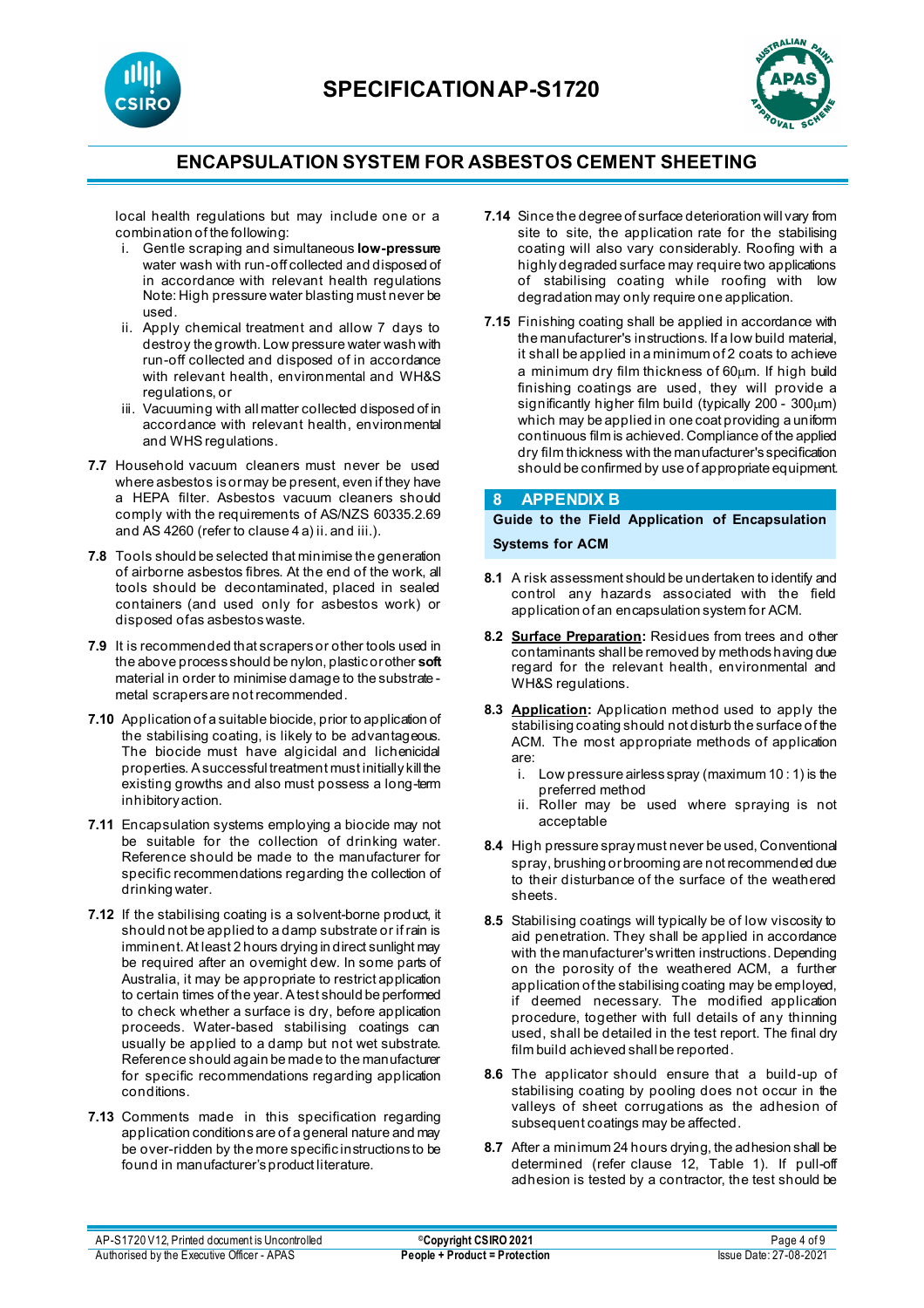



performed in the presence of the client's representative.

- **8.8** Prior to the application of the finishing coating, metal roof fixings should be coated with a slow drying epoxy mastic, i.e., a product complying with APAS specification AP-S0156.
- **8.9** Finish coat shall be applied in accordance with the manufacturer's written instructions and dry film thickness checked using appropriate equipment.
- **8.10** Any persons involved in the preparation of asbestos cement test panels or the application of the encapsulation system to asbestos cement test panels, should take all necessary precautions to prevent the introduction of asbestos fibres into the working environment, or inhalation of asbestos fibres. Refer to the relevant WH&S regulations regarding protective clothing and personal protective equipment (PPE).

#### **9 APPENDIX C**

**Procedure for the Laboratory Testing of ACM Stabilising Coatings**

- **9.1** A risk assessment should be undertaken to identify safe work methods for the laboratory testing of ACM stabilising coatings.
- **9.2** Test panels of weathered (aged for 20 > 40 years) corrugated asbestos cement sheeting shall be prepared in accordance with the manufacturer's directions or according to clause 7, Appendix A above.
- **9.3** Due to the difficulties in obtaining and handling aged asbestos panels, in-situ testing of adhesion may be carried out in place of laboratory testing.
- **9.4** Stabilising coating shall be applied to either lab panels or in-situ ACM, prepared in accordance with the manufacturer's written instructions.
- **9.5** Initial compliance testing may be performed in the manufacturer's own AS ISO/IEC 17025-accredited laboratory (NATA in Australia) or by some other AS ISO/IEC 17025-accredited independent testing laboratory such as CSIRO. The AS ISO/IEC 17025 accreditation shall cover test method AS/NZS 1580.408.5 with in its Scope of Accreditation.
- **9.6** After allowing the stabilising coating to dry for a minimum of 24 hours under ambient conditions, pull off adhesion shall be tested in accordance with clause 10, Appendix D. Details of the type of adhesive used shall be included in the test report (refer to clause 10, Appendix D below).

#### **10 APPENDIX D**

**Procedure for Adhesion Testing of the Stabilising Coating**

**10.1** A risk assessment should be undertaken to identify safe work methods for adhesion testing of the stabilising coating.

#### **10.2 Apparatus:**

- i. Pull-off adhesion tester complying with AS/NZS 1580.408.5 or ASTM D4541 and with a maximum range of not greater than 4 MPa
- ii. Ten 20 mm dollies
- iii. Steel base plate for pull-off adhesion testers without a firm footprint e.g. Elcometer model 106 which has 3 separate independent feet, to provide a firm foundation for the test (the Elcometer instrument is supplied with a satisfactory plate). The plate shall have a central hole of approx. 22 mm diameter to accommodate the 20 mm pull-off dolly
- iv. Adhesive the adhesive shall be of a paste consistency to minimise the risk of false readings as the result of penetration of the adhesive into the asbestos where it can act as a binding agent
- **10.3** The following adhesives have been found to fulfil the requirements of the test method and therefore one of these should be selected for the purpose of these tests:
	- i. BASF Concresive 1442
	- ii. Sika Sikadur 30
	- iii. Epirez Episet Anchor
- **10.4** Panels shall be prepared in accordance with clause 9, Appendix C above.
- **10.5** Adhesion testing shall only be carried out on the corrugated peaks. Glue at least 10 dollies onto the peaks at a fair cross section of the test area. Ensure all dollies are glued in an orientation perpendicular to the plane of the sheet. Ensure that the extent of the epoxy bed is limited to the periphery of the dolly and does not run beyond the dolly edge. The adhesive shall be allowed to cure for at least the minimum time to reach adequate strength for testing (> 4MPa) as advised by the manufacturer for the prevailing ambient conditions.
- **10.6** Do **NOT** cut the coating film around the dolly.
- **10.7** If using a steel base plate, place the plate over the first dolly so that it protrudes through the central hole. Ensure the plate does not come into contact with the dolly at any stage.
- **10.8** Determine the pull-off adhesion strength and record the result. Repeat for the other 9 dollies. Calculate the average result and record.
- **10.9 Reporting:** The test report shall contain the following information:
	- i. Full details of the stabilising coating identification including name(s) and batch number(s)
	- ii. Dry film build in microns
	- iii. Curing interval
	- iv. Adhesive used and curing interval
	- v. Details of failure interface e.g., dolly/adhesive; adhesive/coating; coating/substrate etc.
	- vi. Pull-off adhesion strength results and the average adhesion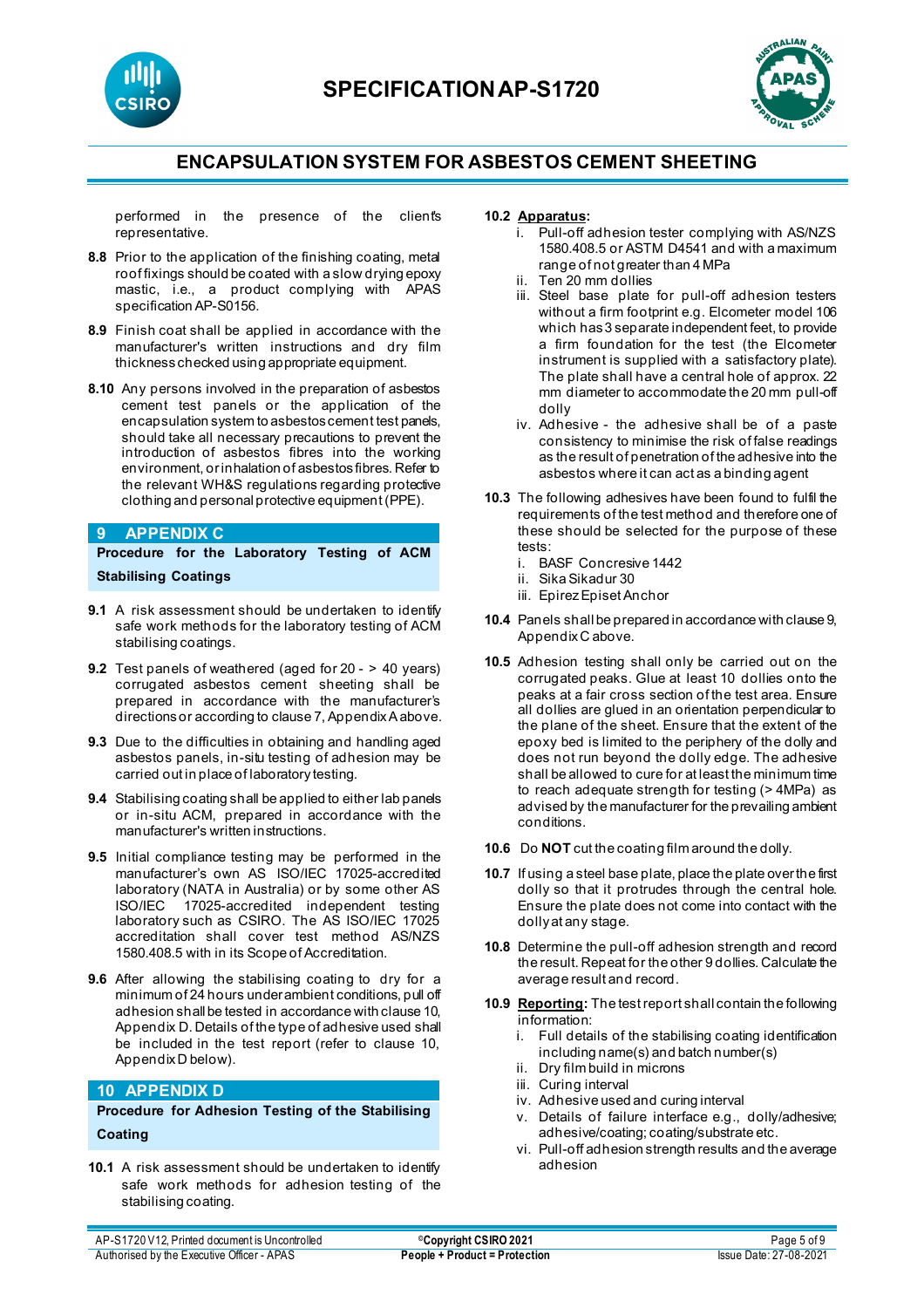



#### **11 APPENDIX E**

# **Procedure for Exposure Testing of Encapsulating**

**Systems for Asbestos Cement Sheeting**

- **11.1** A risk assessment should be undertaken to identify safe work methods for exposure testing of encapsulation systems for asbestos cement sheeting.
- **11.2** Duplicate test panels of weathered (aged for 20 >40 years) corrugated asbestos sheet, shall be prepared in accordance with manufacturer's directions or according to clause 7, Appendix Aabove.
- **11.3** Apply the full encapsulation system in accordance with manufacturer's written instructions and allow to dry for 7 days.
- **11.4** The total dry film thickness shall be checked using appropriate equipment and reported.
- **11.5** Panels shall be exposed at 45° to the horizontal facing True North in accordance with AS/NZS 1580.457.1 at an approved test site for the appropriate period.
- **11.6** Acceptable sites are Darwin NT (operated by CSIRO) and Townsville QLD (operated by Allunga Exposure Laboratory).
- **11.7** CLASS II (Interim) approval may be given, refer to clause 6.2 d) above. Previous durability data on the system is acceptable if exposed on non-ACM panels. Alternatively, resin or latex manufacturer's durability data in an equivalent chemical type of product of similar PVC may be used for CLASS II approval. CLASS I (full) approval can only be given once adhesion testing on exposed panels is completed and supplied to APAS.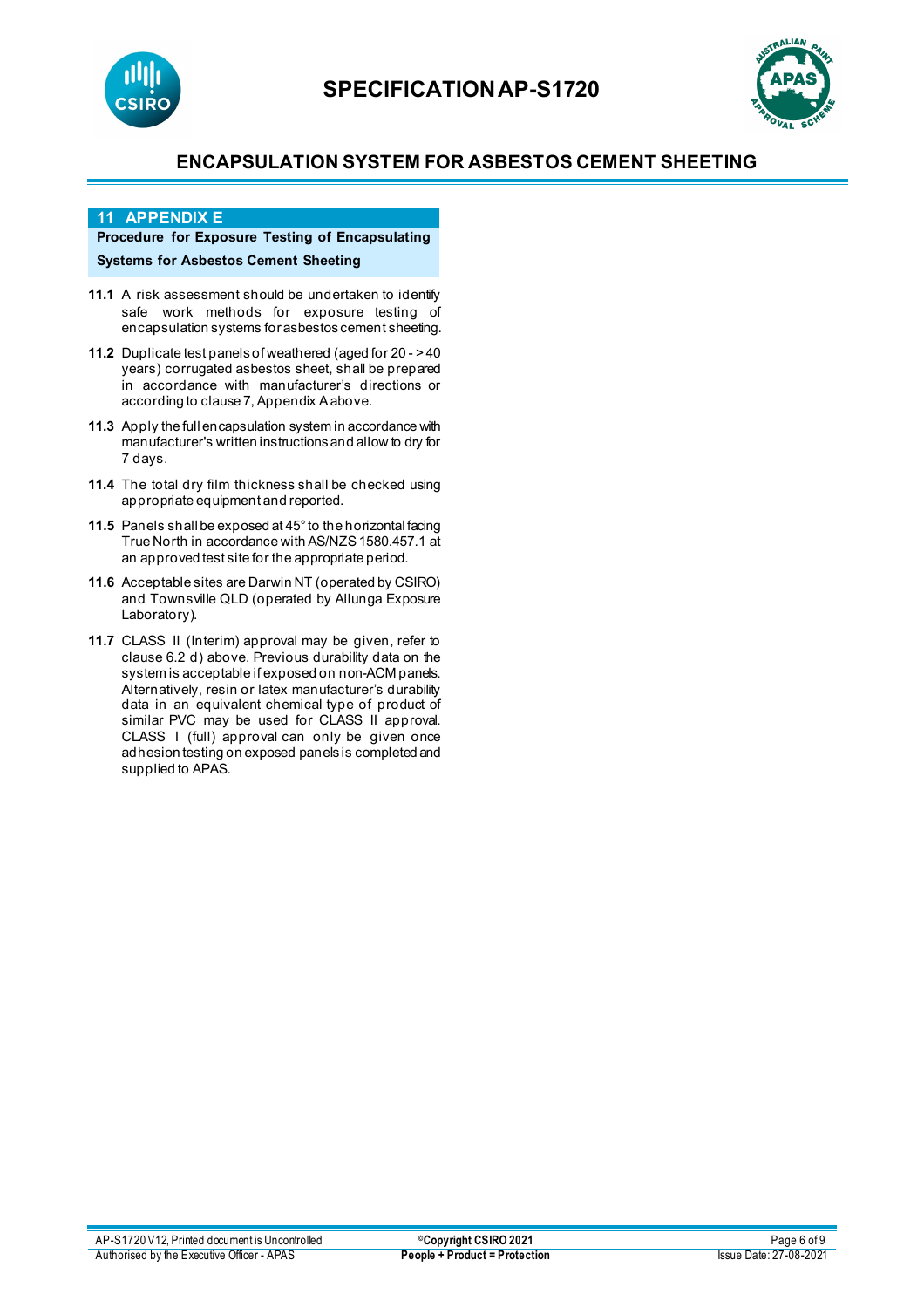



# **12 TABLE 1: PERFORMANCE PROPERTIES**

| <b>TEST</b>                                                            | <b>AS/NZS</b><br>1580<br><b>METHOD</b> | <b>REQUIREMENTS</b>                                                                                                                                             |  |  |
|------------------------------------------------------------------------|----------------------------------------|-----------------------------------------------------------------------------------------------------------------------------------------------------------------|--|--|
| <b>Stabilising Coating Tests</b>                                       |                                        |                                                                                                                                                                 |  |  |
| Preliminary Examination                                                | 103.1                                  | To be readily reincorporated. Shall be free of coarse particles, gel<br>and foreign matter.                                                                     |  |  |
| <b>Skin Formation</b>                                                  | 203.1                                  | No skin.                                                                                                                                                        |  |  |
| Viscosity                                                              | 214.X                                  | State method and record result.                                                                                                                                 |  |  |
| <b>Application Properties</b><br>- Brushing<br>- Rolling<br>- Spraying | 205.1<br>205.3<br>205.2 or<br>205.4    | When applied by the appropriate method, shall show satisfactory<br>application properties.                                                                      |  |  |
| Surface Dry Condition                                                  | 401.1                                  | Maximum 7 hours.                                                                                                                                                |  |  |
| Reincorporation after Storage                                          | 211.2                                  | To comply with all the preceding requirements after 18 months<br>storage at ambient temperature.                                                                |  |  |
| Degree of Settling                                                     | 211.1                                  | Not to fall below 6.                                                                                                                                            |  |  |
| Hard Dry Condition (Mechanical<br>Thumb Test)                          | 401.6                                  | Maximum 24 hours.                                                                                                                                               |  |  |
| Adhesion to Aged Asbestos                                              | Clause 10,<br>AppendixD                | Average of 10 readings > 1.5 MPa and no single reading < 1.2 MPa.                                                                                               |  |  |
| <b>VOC Content</b>                                                     | <b>APAS</b><br>AP-D181                 | Refer to APAS document AP-D181 for method and limits.<br>If the APAS specification is not listed on AP-D181, a declaration of<br>VOC content is still required. |  |  |
| <b>Finish or Top Coating Tests</b>                                     |                                        |                                                                                                                                                                 |  |  |
| Preliminary Examination                                                | 103.1                                  | To be readily reincorporated. Shall be free of coarse particles, gel<br>and foreign matter.                                                                     |  |  |
| <b>Skin Formation</b>                                                  | 203.1                                  | No skin.                                                                                                                                                        |  |  |
| <b>Application Properties</b><br>- Brushing<br>- Rolling<br>- Spraying | 205.1<br>205.3<br>205.2 or<br>205.4    | When applied by the appropriate method, shall show satisfactory<br>application properties.                                                                      |  |  |
| Surface Dry Condition                                                  | 401.1                                  | Maximum 4 hours.                                                                                                                                                |  |  |
| Reincorporation after Storage                                          | 211.2                                  | To comply with all the preceding requirements after 18 months storage<br>at ambient temperature.                                                                |  |  |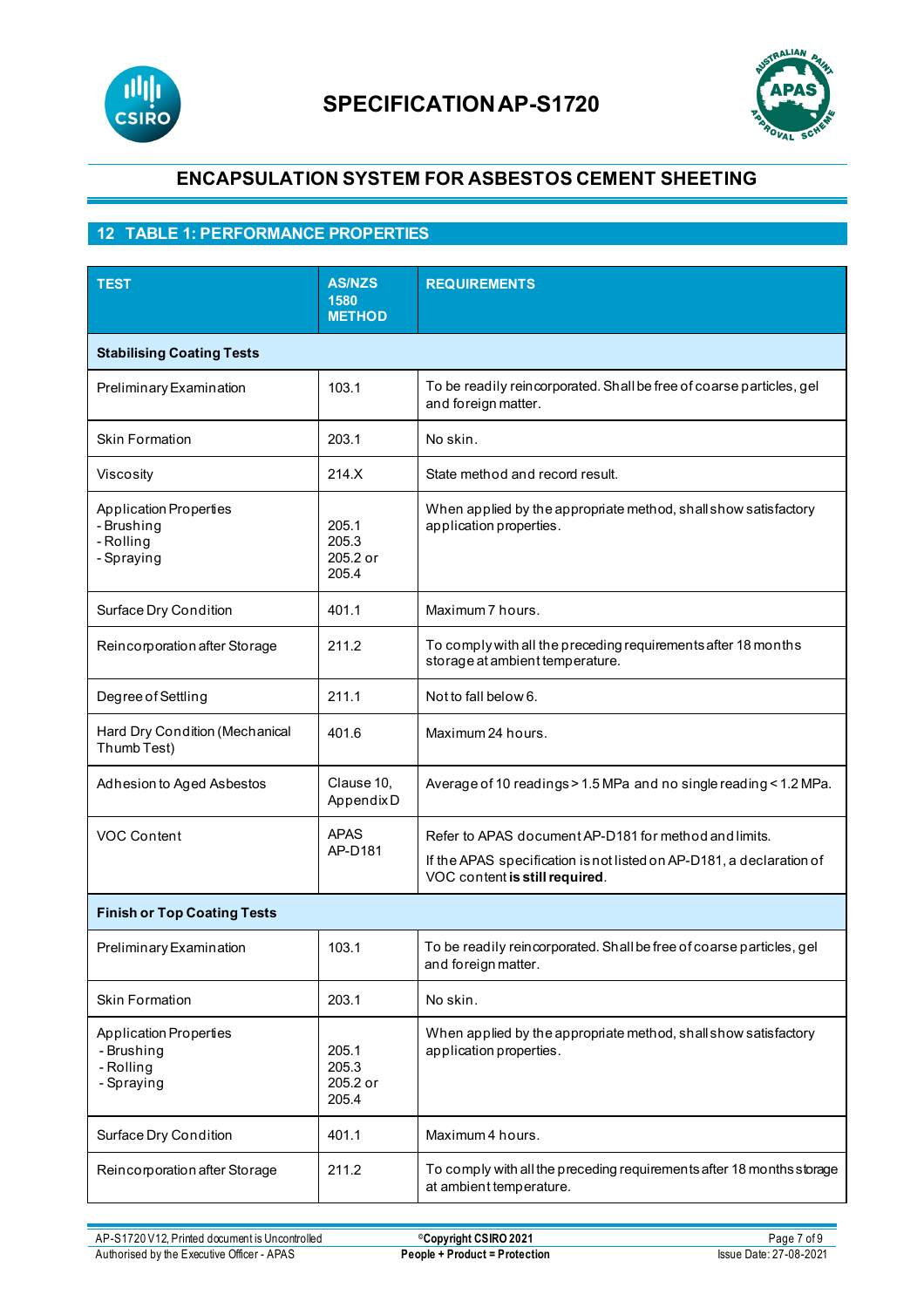



| <b>TEST</b>                                                              | <b>AS/NZS</b><br>1580<br><b>METHOD</b>                                                           | <b>REQUIREMENTS</b>                                                                                                                                                                                                                                                                                                                                                                                                  |  |  |
|--------------------------------------------------------------------------|--------------------------------------------------------------------------------------------------|----------------------------------------------------------------------------------------------------------------------------------------------------------------------------------------------------------------------------------------------------------------------------------------------------------------------------------------------------------------------------------------------------------------------|--|--|
| <b>Finish or Top Coating Tests (Cont.,)</b>                              |                                                                                                  |                                                                                                                                                                                                                                                                                                                                                                                                                      |  |  |
| Degree of Settling                                                       | 211.1                                                                                            | Not to fall below 6.                                                                                                                                                                                                                                                                                                                                                                                                 |  |  |
| Hard Dry Condition (Mechanical<br>Thumb Test)                            | 401.6                                                                                            | Maximum 24 hours.                                                                                                                                                                                                                                                                                                                                                                                                    |  |  |
| Dry Hiding Power - Contrast Ratio<br><b>OR</b> Relative Dry Hiding Power | 213.2<br>213.1                                                                                   | Minimum 94% for products typically applied at 16m <sup>2</sup> /L.<br>Complete coverage in 1 coat for products applied at higher film<br>builds.                                                                                                                                                                                                                                                                     |  |  |
| Colour                                                                   | 601.1                                                                                            | Close match.                                                                                                                                                                                                                                                                                                                                                                                                         |  |  |
| Specular Gloss                                                           | 602.2                                                                                            | Low Gloss: $5 - 20$ units at $60^\circ$ .<br>Semi-Gloss: 20 - 50 units at 60°.<br>Gloss: $50 - 85$ units at $60^\circ$ .                                                                                                                                                                                                                                                                                             |  |  |
| Finish                                                                   | 603.1                                                                                            | Shall be free of coarse particles, wrinkling or excessive orange peel<br>and have a uniform colour and appearance.<br>Note: High build coatings often have a degree of texture.                                                                                                                                                                                                                                      |  |  |
| VOC Content                                                              | <b>APAS</b><br>AP-D181                                                                           | Refer to APAS document AP-D181 for method and limits.<br>If the APAS specification is not listed on AP-D181, a declaration of<br>VOC content is still required.                                                                                                                                                                                                                                                      |  |  |
| Resistance to Natural Weathering                                         | 457.1<br>481.1.2<br>481.1.5<br>481.1.7<br>481.1.8<br>481.1.9<br>481.1.10<br>481.1.11<br>481.1.12 | After 2 or 5 years as appropriate, the ratings shall be:<br>2 Years<br>5 Years<br>Discolouration<br>$\leq 2$<br>$\leq$ 3<br>Change in Gloss<br>$\leq 3$<br>$\leq 4$<br>Checking<br>$\leq 0$<br>$\leq 0$<br>Cracking<br>$\leq 0$<br>$\leq 0$<br><b>Blistering</b><br>$\leq 0$<br>$\leq 0$<br>Flaking and Peeling<br>$\leq 0$<br>$\leq 0$<br>Chalking<br>$\leq$ 2<br>$\leq$ 3<br>Colour Change<br>$\leq 2$<br>$\leq$ 3 |  |  |
| Additional Tests for WATER BORNE Top Coating Products ONLY               |                                                                                                  |                                                                                                                                                                                                                                                                                                                                                                                                                      |  |  |
| Condition on Accelerated Storage                                         | 211.2                                                                                            | Uniform consistency, free from lumps, gel and other defects (14<br>days $@50 \pm 3°C$ ).                                                                                                                                                                                                                                                                                                                             |  |  |
| Resistance to Mud Cracking                                               | 409.1                                                                                            | No cracking.                                                                                                                                                                                                                                                                                                                                                                                                         |  |  |
| Low Temperature Coalescence                                              | 409.2                                                                                            | No cracking.                                                                                                                                                                                                                                                                                                                                                                                                         |  |  |
| <b>FULL Coating System Test</b>                                          |                                                                                                  |                                                                                                                                                                                                                                                                                                                                                                                                                      |  |  |
| Adhesion to Aged Asbestos                                                | Clause 10,<br>AppendixD                                                                          | Initial and after 2- or 5-years exposure (as appropriate), the average<br>of 10 readings shall be > 1.2MPa and no single reading < 1.0 MPa.                                                                                                                                                                                                                                                                          |  |  |